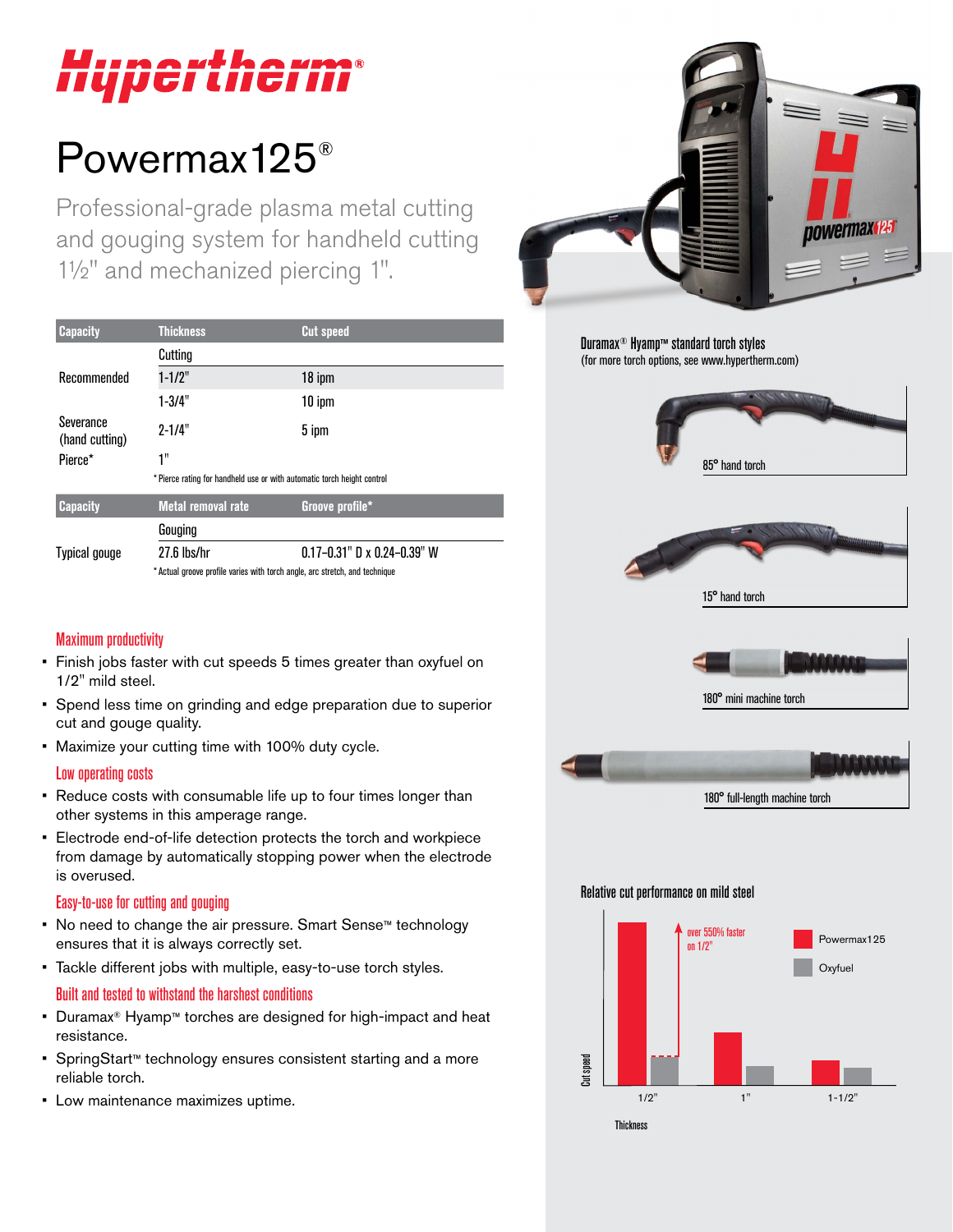#### Specifications

| <b>Input voltages</b>                       | 480/600 V, 3-PH, 50/60 Hz                                                                                |
|---------------------------------------------|----------------------------------------------------------------------------------------------------------|
| <b>Kilowatt output</b>                      | 21.9 kW                                                                                                  |
| Input current @ 21.9 kW                     | 480/600 V, 31/24 A                                                                                       |
| <b>Output current</b>                       | $30 - 125A$                                                                                              |
| Rated output voltage                        | <b>175 VDC</b>                                                                                           |
| Duty cycle $@$ 104 $^{\circ}$ F             | $100\%$ @ 125 A, 480/600 V, 3-PH                                                                         |
| Open circuit voltage (OCV)                  | <b>320 VDC</b>                                                                                           |
| <b>Dimensions with handles</b>              | 23.3" D; 10.8" W; 20.0" H                                                                                |
| Weight w/25' torch                          | 105.7 lbs<br>480 V<br>104.7 lbs<br>600 V                                                                 |
| <b>Gas supply</b>                           | Clean, dry, oil-free air or nitrogen                                                                     |
| Recommended gas inlet<br>flow rate/pressure | Cutting: 260 I/min (550 scfh) $@$ 5.9 bar (85 psi)<br>Gouging: 212 I/min (450 scfh) $@$ 4.1 bar (60 psi) |
| Input power cable length                    | 10'                                                                                                      |
| Power supply type                           | <b>Inverter - IGBT</b>                                                                                   |
| <b>Engine drive requirement</b>             | 40 kW for full 125 A output                                                                              |
| <b>Certifications</b>                       | CSA-certified for use in the Americas and Asia, except China.                                            |
| <b>Warranty</b>                             | Power supplies have a 3-year warranty and torches a 1-year warranty.                                     |



#### Ordering information

Below are the standard system configurations, which include a power supply, torch and work cable.

|                                                                    |                                 |        | 85° hand torch |        | $85^\circ$ and $15^\circ$<br>hand torch           |            |                              | 180° full-length machine torch     | 180° full-length<br>machine torch<br>and<br>85° hand torch |                              |                                      |                           |
|--------------------------------------------------------------------|---------------------------------|--------|----------------|--------|---------------------------------------------------|------------|------------------------------|------------------------------------|------------------------------------------------------------|------------------------------|--------------------------------------|---------------------------|
|                                                                    |                                 | 25'    | 50'            | 25'    | 50'                                               | 25'<br>50' |                              |                                    |                                                            | 50'/25'                      |                                      |                           |
| <b>Power</b><br>supplies                                           | <b>Voltage</b><br>configuration |        |                |        | without<br>remote<br>remote<br>pendant<br>pendant |            | without<br>remote<br>pendant | with I/O<br>cables<br>(no pendant) | with<br>remote<br>pendant                                  | without<br>remote<br>pendant | with<br>$1/0$ cables<br>(no pendant) | with<br>remote<br>pendant |
| Power supply                                                       | 480 V                           | 059536 | 059537         | 059538 | 059569                                            | 059539     |                              |                                    | 059540                                                     |                              |                                      | 059541                    |
| with CPC port and<br>voltage divider                               | 600 V                           | 059546 | 059547         | 059555 | 059570                                            | 059552     |                              |                                    | 059553                                                     |                              |                                      | 059554                    |
| Power supply with<br>CPC port, voltage<br>divider, and serial port | 480 V                           |        |                |        |                                                   |            | 059542                       | 059544                             |                                                            | 059543                       | 059545                               |                           |
|                                                                    | 600 V                           |        |                |        |                                                   |            | 059550                       | 059548                             |                                                            | 059551                       | 059549                               |                           |

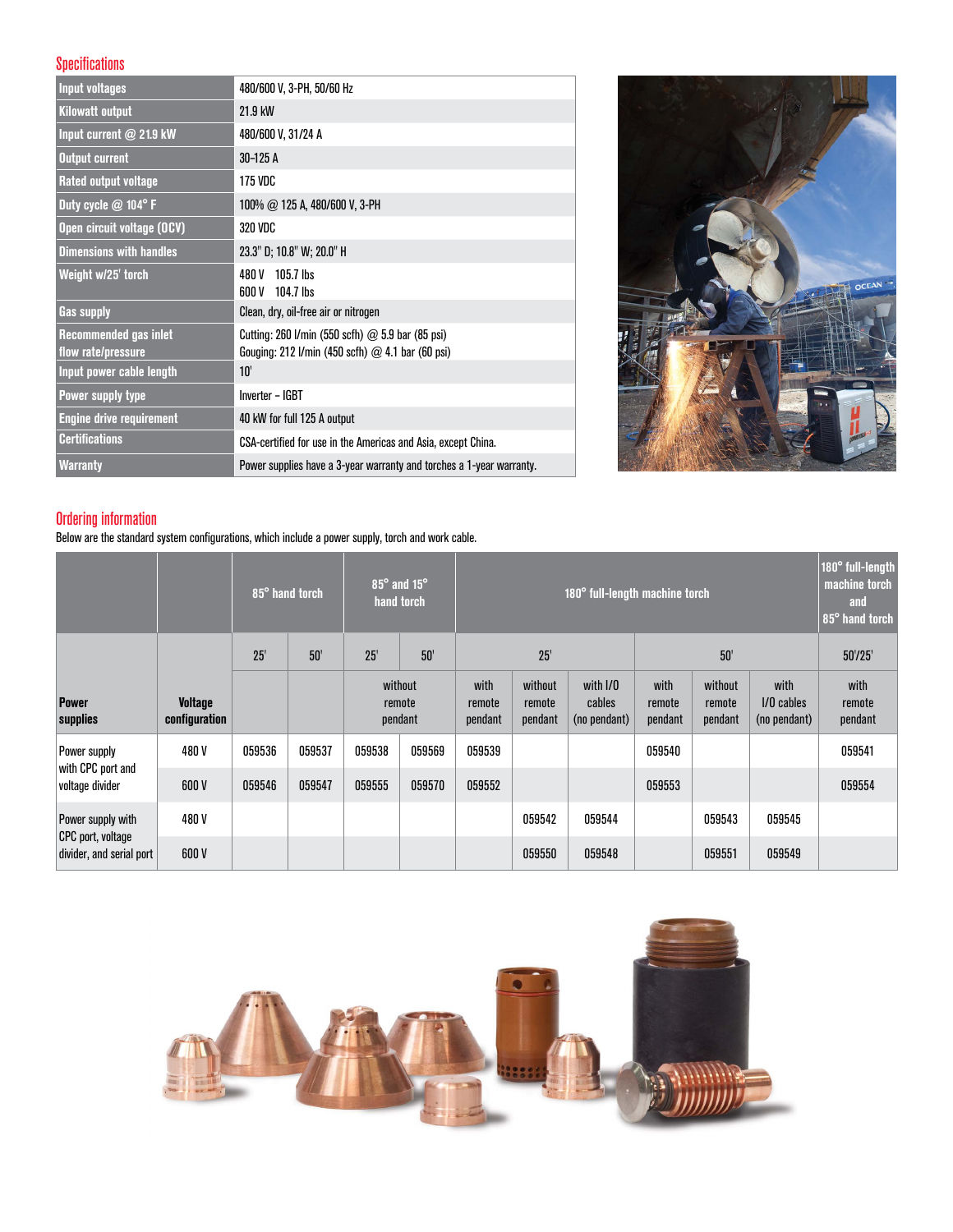#### Custom configurations(select power supply, torch, consumable kit, work cable, and other components)

#### Power supply options

|                  | <b>Power supply</b><br>with CPC port and voltage divider | <b>Power supply</b><br>$\,$ with CPC port, voltage divider, and serial port $^\prime$ |  |  |  |  |
|------------------|----------------------------------------------------------|---------------------------------------------------------------------------------------|--|--|--|--|
| 480 V CSA        | 059488                                                   | 059489                                                                                |  |  |  |  |
| <b>600 V CSA</b> | 059509                                                   | 059510                                                                                |  |  |  |  |

#### Starter kit consumable options

|     | Handheld | Mechanized | m<br>Mechanized with'<br>ohmic retaining cap. |
|-----|----------|------------|-----------------------------------------------|
| Kit | 128099   | 428100     | 428101                                        |

#### Torch options

|                     |              | <b>Hand torches</b> |             | <b>Machine torches</b> |              |            | <b>Robotic torches</b> |                  |                     | <b>Long torches</b> |                     |                   |
|---------------------|--------------|---------------------|-------------|------------------------|--------------|------------|------------------------|------------------|---------------------|---------------------|---------------------|-------------------|
| <b>Cable length</b> | $85^{\circ}$ | $15^{\circ}$        | $180^\circ$ | Mini 180°              | $45^{\circ}$ | $90^\circ$ | $180^\circ$            | $2', 45^{\circ}$ | $2'$ , $90^{\circ}$ | $4'$ , $45^{\circ}$ | $4'$ , $90^{\circ}$ | $6'$ , $90^\circ$ |
| 15'                 |              |                     | 059519      | 059514                 |              |            |                        |                  |                     |                     |                     |                   |
| 25'                 | 059492       | 059495              | 059520      | 059515                 | 059564       | 059565     | 059566                 | 059562           | 059563              | 059567              | 059568              | 059623            |
| 35                  |              |                     | 059521      | 059516                 |              |            |                        |                  |                     |                     |                     |                   |
| 50'                 | 059493       | 059496              | 059522      | 059517                 | 059670       | 059671     | 059672                 | 059579           | 059580              | 059581              | 059582              | 059624            |
| 75'                 | 059494       | 059497              | 059523      |                        |              |            |                        |                  |                     |                     |                     |                   |
| 150'                | 059664       | 059665              |             | 059666                 |              |            |                        |                  |                     | 059667              | 059668              |                   |

\*150' torch leads are compatible only with Powermax125 systems with a serial number of 125-007944 or higher.

#### Cable options

|                     |            | <b>Work cables</b>                    |        |                | <b>Control cables</b>                       |                                                |                                             |                                               |                                           |  |  |  |
|---------------------|------------|---------------------------------------|--------|----------------|---------------------------------------------|------------------------------------------------|---------------------------------------------|-----------------------------------------------|-------------------------------------------|--|--|--|
| <b>Cable length</b> | Hand clamp | C-style clamp<br><b>Ring terminal</b> |        | Remote pendant | CNC, spade<br>connector,<br>divided voltage | CNC, spade<br>connector, no<br>divided voltage | CNC. D-sub<br>connector,<br>divided voltage | <b>RS-485</b><br>Serial comm,<br>unterminated | <b>RS-485</b><br>Serial comm,<br>$D$ -sub |  |  |  |
| 25'                 | 223292     | 223298                                | 223295 | 128650         | 228350                                      | 023206                                         | 223048                                      | 223236                                        | 223239                                    |  |  |  |
| 50'                 | 223293     | 223299                                | 223296 | 128651         | 228351                                      | 023279                                         | 123896                                      | 223237                                        | 223240                                    |  |  |  |
| 75'                 | 223294     | 223300                                | 223297 | 128652         |                                             |                                                |                                             |                                               |                                           |  |  |  |
| 150'                | 223737     |                                       | 223744 | 428755         |                                             |                                                |                                             |                                               |                                           |  |  |  |

#### Torch consumable parts

Nozzles and electrodes are available in various quantities. Contact your distributor for more information.

| <b>Consumable type</b>     | <b>Torch type</b> | <b>Amperage</b> | <b>Nozzle</b> | Shield/<br><b>Deflector</b> | <b>Retaining cap</b> | <b>Swirl ring</b> | <b>Electrode</b> |  |
|----------------------------|-------------------|-----------------|---------------|-----------------------------|----------------------|-------------------|------------------|--|
|                            |                   | 45              | 420158        | 420172                      |                      |                   |                  |  |
| Drag-cutting               | Hand              | 65              | 420169        | 420172                      | 220977               | 220997            | 220971           |  |
|                            |                   | 125             | 220975        | 420000                      |                      |                   |                  |  |
|                            | <b>Machine</b>    | 45              | 420158        | 420168                      |                      | 220997            | 220971           |  |
| Mechanized                 |                   | 65              | 420169        | 420168                      | 220977 or 4201561    |                   |                  |  |
|                            |                   | 125/105         | 220975        | 220976                      |                      |                   |                  |  |
| <b>FineCut®</b>            | Hand              | 45              | 420151        | 420152                      | 220977 or 4201561    | 420159            | 220971           |  |
|                            | <b>Machine</b>    |                 |               |                             |                      | 220997            |                  |  |
| <b>Max removal gouging</b> | Hand/Machine      | $30 - 125$      | 420001        | 420112                      | 220977               | 220997            | 220971           |  |
| Max control gouging        | Hand/Machine      | $30 - 125$      | 420001        | 420519                      | 220977               | 220997            | 220971           |  |

<sup>1</sup> Ohmic retaining cap